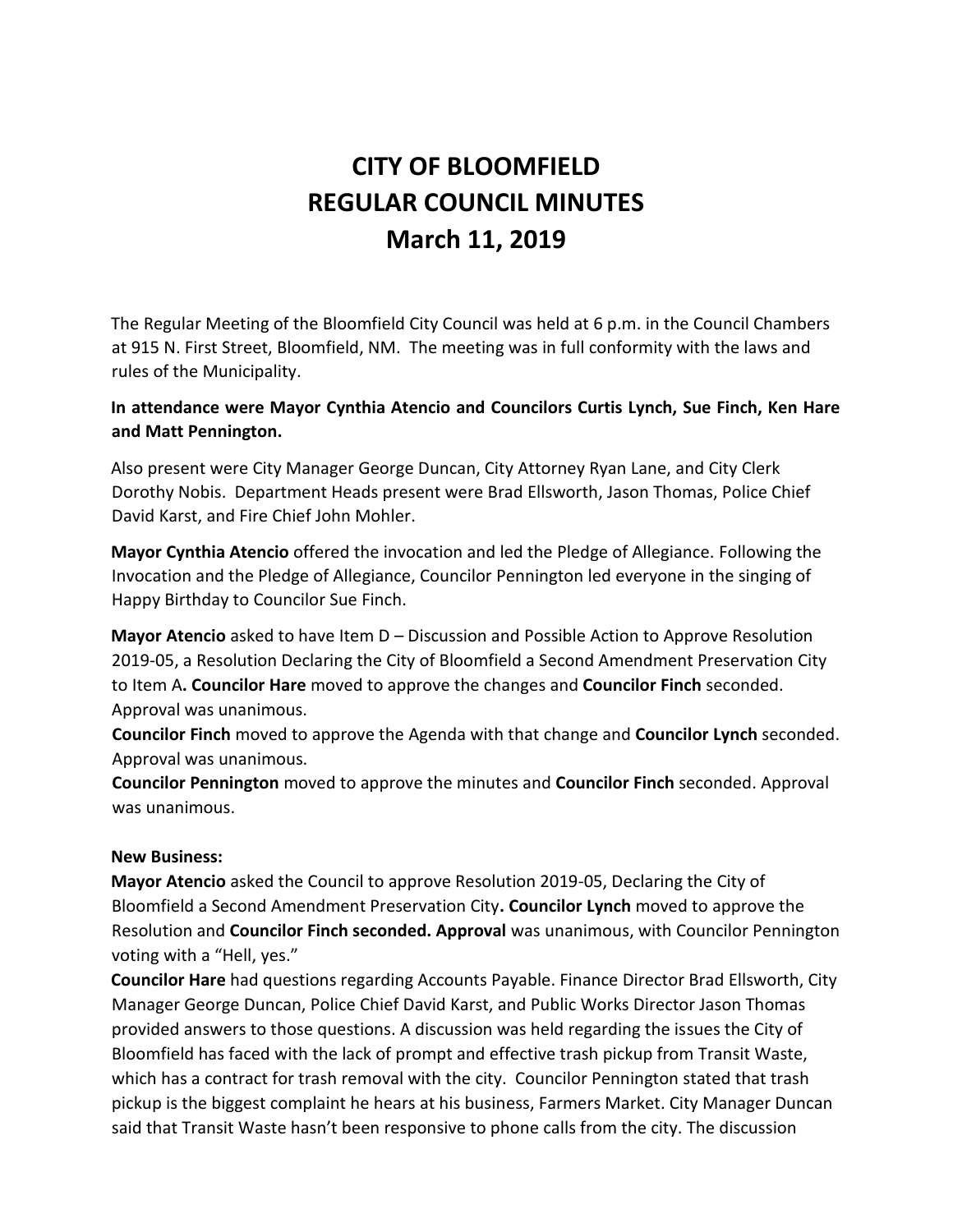included the suggestion that the city look at contracting with Waste Management for future trash pickup services. City Manager Duncan said the City of Aztec recently cancelled its agreement with Transit Waste and Waste Management is now serving its residents. A possible rate increase in trash pickup could result if the city contracts with Waste Management. Staff was requested to review the current agreement with Transit Waste and report findings to the Mayor and Council. Councilor Pennington moved to approve Accounts Payable and Councilor Finch seconded. Approval was unanimous.

**Public Works Director Jason Thomas** requested approval of Resolution 2019-03, Regarding Public Use Requirements for the East Blanco Bridge Project. **Councilor Lynch** moved to approve the Resolution and **Councilor Finch** seconded. Approval was unanimous.

**Public Works Director Jason Thomas** requested approval of Resolution 2019-04, Declaring the Eligibility and Intent of the City of Bloomfield to Submit an Application to the NMDOT for MAP Funds for the East Blanco Bridge Project. **Councilor Lynch** moved to approve the Resolution and **Councilor Pennington** seconded. Approval was unanimous.

**City Manager George Duncan** started a discussion with the Council regarding the Lodgers Tax Board. Mayor Atencio explained the Lodgers Tax is provided by people using commercial lodging accommodations (hotels, motels, and campgrounds) and it provides revenue for advertising, marketing and promotion of tourist related events, attractions and facilities, and for acquiring, establishing and operating those events, attractions and facilities. She also stated that the members of the Lodgers Tax Board are advisors to the city regarding how Lodgers Tax money is spent. **Councilor Hare** said there are state statues and city ordinances that must be honored. He also said the terms of all of the current members of the Lodgers Tax Board have expired. The Mayor appoints members to the board and Mayor Atencio invited those who would like to serve on the board to let the City Clerk know of their interest. The board must include two members who are owners or operators of a hotel, motel, or campground, two members who are owners or operators of industries located within the municipality or products to tourists, one member who is a resident of the municipality and represents the general public, and two members at large. Members serve staggered terms of two years each or until a successor is appointed. Councilor Hare also stated a quarterly report from the board should be provided to the City Council, that meetings should be publicized, and that all Lodgers Tax expenditures must be approved by the City Council. **Bloomfield Chamber of Commerce Board President Janet Mackey** updated the Council on the upcoming San Juan River Balloon Rally, scheduled for Father's Day weekend in June. Mrs. Mackey said she had researched other balloon rallies in the area and found the Bloomfield rally to attract about the same number of hot air balloons. She also stated that Bloomfield motels used to donate rooms for the pilots, but decided it would be better if Lodgers Tax paid for the rooms. The chamber provides meals and gift bags (which include items donated by area businesses), and propane for the pilots. The chase crews for the balloons pay for their own accommodations and meals, Mrs. Mackey added. The chamber promotes the rally through social media, print and radio advertising and through a KREZ television personality, who provide regular updates on the rally for the station's news broadcasts. Councilor Hare said the city needs to look on the Return On Investments of the rally and look at additional ways to make the event bigger to attract more tourists.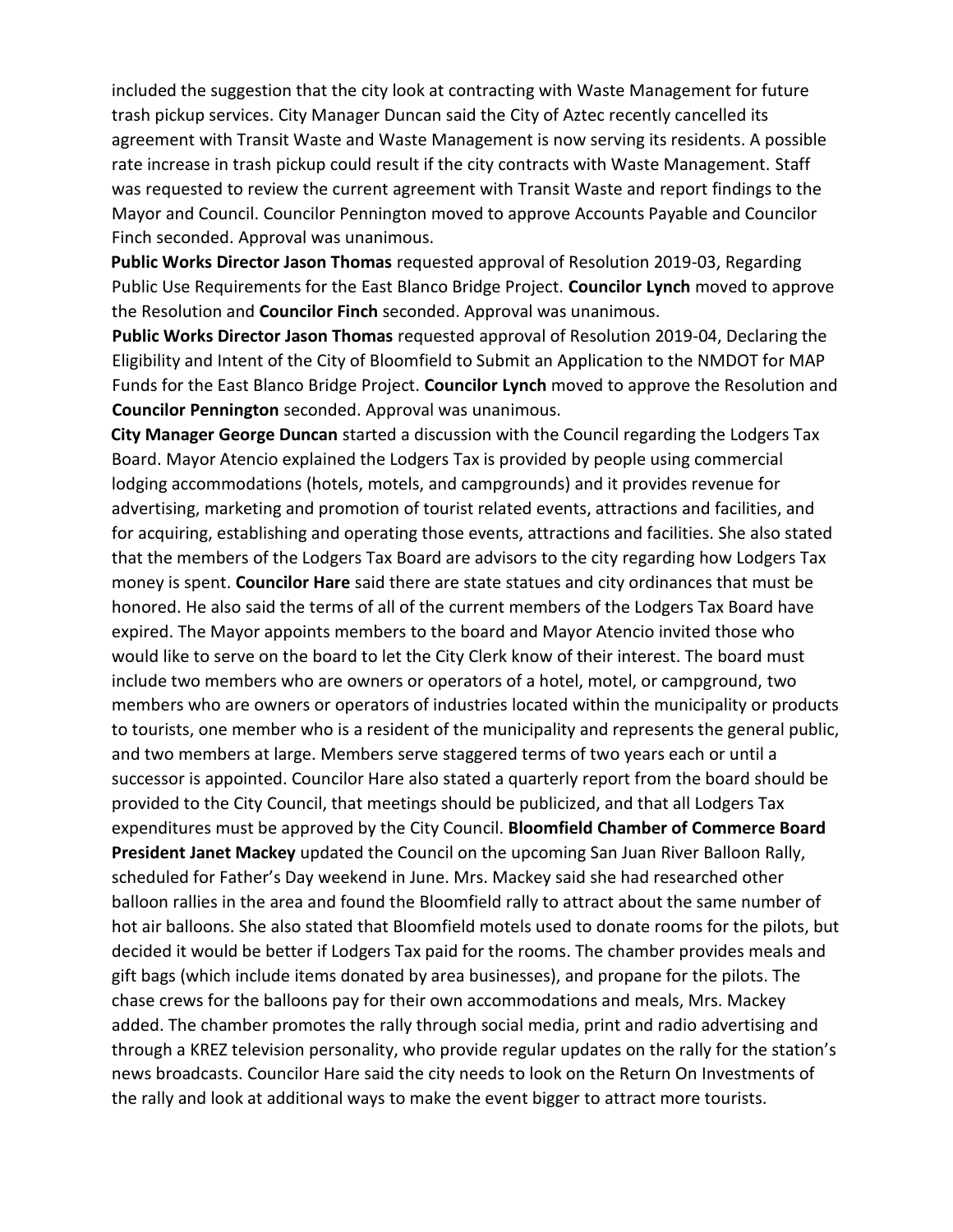#### **Unfinished Business:**

**Councilor Hare** reviewed Accounts Payable from February 25, 2019. Councilor Hare had several questions for City Manager George Duncan and Finance Director Brad Ellsworth, which were answered to Councilor Hare's satisfaction.

#### **Department and Public Input:**

**David Gerg** thanked the Council for its support of the Second amendment and asked what it means to the citizens**. Mayor Atencio** explained that people can still be prosecuted under state law if they sell a gun without a background check. The city will not provide resources to arrest or prosecute people under that law. Mayor Atencio also stated that the approval declaring the City of Bloomfield a Second Amendment Preservation City makes a statement of support for San Juan County Sheriff Shane Ferrari. **Councilor** Pennington added that the Council should not have to pass resolutions to protect the citizens' constitutional rights.

**Janet Mackey** thanked the Council for their support of the Bloomfield Chamber of Commerce's Annual Awards Banquet March 8, 2019. She said awards were presented to deserving members of the community and that Mayor Atencio was recognized as the Citizen of the Year.

**Dwane Robinson** spoke to the Council about the continuing problem of a resident on Pixley Street. A discussion ensued regarding the situation, with Police Chief David Karst stating he continues to work on a solution.

**Police Chief David Karst** gave the Council an update on the Police Department. Chief Karst said he has two School Resource Officers working with the Bloomfield Schools and the school district donated a 2013 Ford Explorer to the department. The department has received \$26,000 in grant funding. The Chief also said House Bill 154 is before the legislature, requesting that anything over \$100,000 in the Law Enforcement Protection Fund goes to the state's General Fund. Law enforcement officers believe that money should go back to the agencies. Last year, the LEPF provided \$40,000 for the Bloomfield Police Department, which was used to purchase in car and body cameras, which had not been updated since 2014. Chief Karst said he is working to get the Bloomfield Police Department credited again, the San Juan County Sheriff's Department is doing routine audits of the armory and evidence departments. The code compliance department is undergoing a revamp, the Chief added, and one position for a Code Enforcement Officer has been posted. The new officer will be trained in code compliance and city ordinances. He is also redoing the Neighborhood Watch program, with a Sergeant assigned to each NM district within the city.

**Councilor Hare** said business license renewals are coming in and the city should move to create a culture of code compliance similar to what the City of Aztec has.

**Councilor Pennington** thanked everyone for coming to the meeting and that he considers it a personal affront that the Council has to vote on a Resolution that helps us defend our rights. He said he stands with those who support the Second Amendment and thanked everyone for being at the meeting. Councilor Pennington said he's had questions regarding the hours of the Aquatic Center and asked if staff could post the hours on the city's website and on social media.